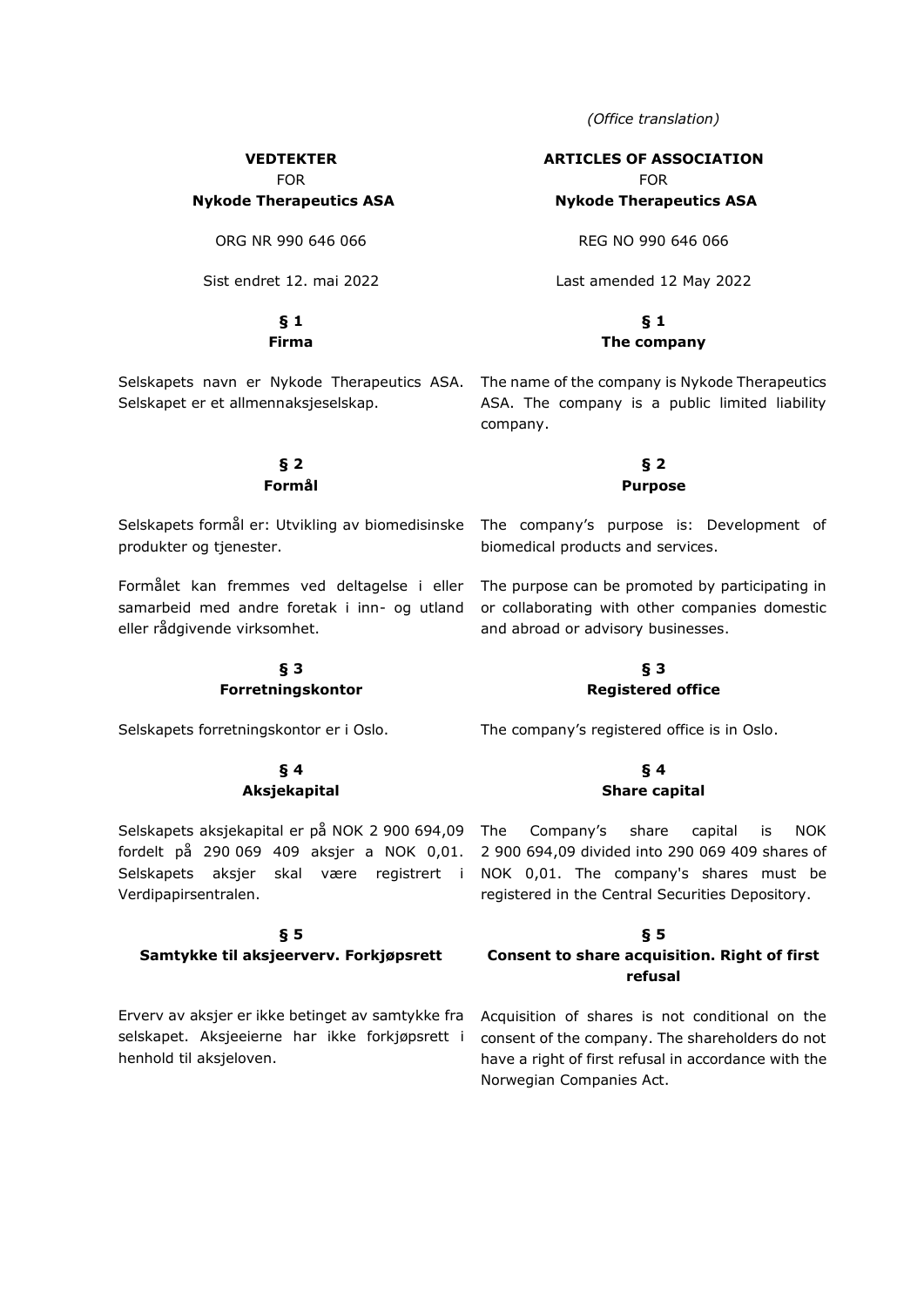# **§ 6 Generalforsamling**

Ordinær generalforsamling avholdes utgangen av juni.

Den ordinære generalforsamlingen skal behandle og avgjøre følgende spørsmål:

- 1. Godkjennelse av årsregnskapet og årsberetning, herunder fastsettelse av utbytte
- 2. Valg av styre
- 3. Fastsettelse av styregodtgjørelse og revisors godtgjørelse
- 4. Andre saker som etter loven eller vedtektene hører inn under generalforsamlingen.

Når dokumenter som gjelder saker som skal behandles på generalforsamlingen, er gjort tilgjengelige for aksjeeierne på selskapets internettsider, gjelder ikke lovens krav om at dokumentene skal sendes til aksjeeierne. Dette gjelder også dokumenter som etter lov skal inntas i eller vedlegges innkallingen til generalforsamlingen. En aksjeeier kan likevel kreve å få tilsendt slike dokumenter.

Styret kan i forbindelse med innkalling til generalforsamlinger bestemme at aksjeeierne skal kunne avgi sin stemme skriftlig, herunder ved bruk av elektronisk kommunikasjon, i en periode før generalforsamlingen.

Retten til å delta og stemme på generalforsamlinger i selskapet kan bare utøves for aksjer som er ervervet og innført i aksjeeierregisteret den femte virkedagen før generalforsamlingen.

Aksjeeiere som vil delta i en generalforsamling i selskapet, skal melde dette til selskapet innen en frist som angis i innkallingen til generalforsamling, og som ikke kan utløpe tidligere enn fem dager før generalforsamlingen.

## **§ 6 General meeting**

innen The annual general meeting will be held before the end of June

> The ordinary general meeting shall consider and decide on the following issues:

- 1. Approval of the annual accounts and the directors' report, including distribution of dividend
- 2. Election of board
- 3. Determination of board remuneration and auditor's remuneration
- 4. Any other business that, by law or pursuant to the articles of association, is to be transacted at the general meeting.

When documents pertaining to matters which shall be handled at a general meeting have been made available for the shareholders on the company's website, the statutory requirement that the documents shall be distributed to the shareholders, does not apply. This is also applicable to documents which according to statutory law shall be included in or attached to the notice of the general meeting. A shareholder may nonetheless demand to be sent such documents.

The Board of Directors may in connection with notices of general meetings determine that shareholders shall be able to cast their votes in writing, including through use of electronic communication, in a period prior to the general meeting.

The right to participate and vote at general meetings of the company can only be exercised for shares which have been acquired and registered in the shareholders register in the shareholders on the fifth business day prior to the general meeting.

Shareholders who intend to attend a general meeting of the company shall give the company written notice of their intention within a time limit given in the notice of the general meeting, which cannot expire earlier than five days before the